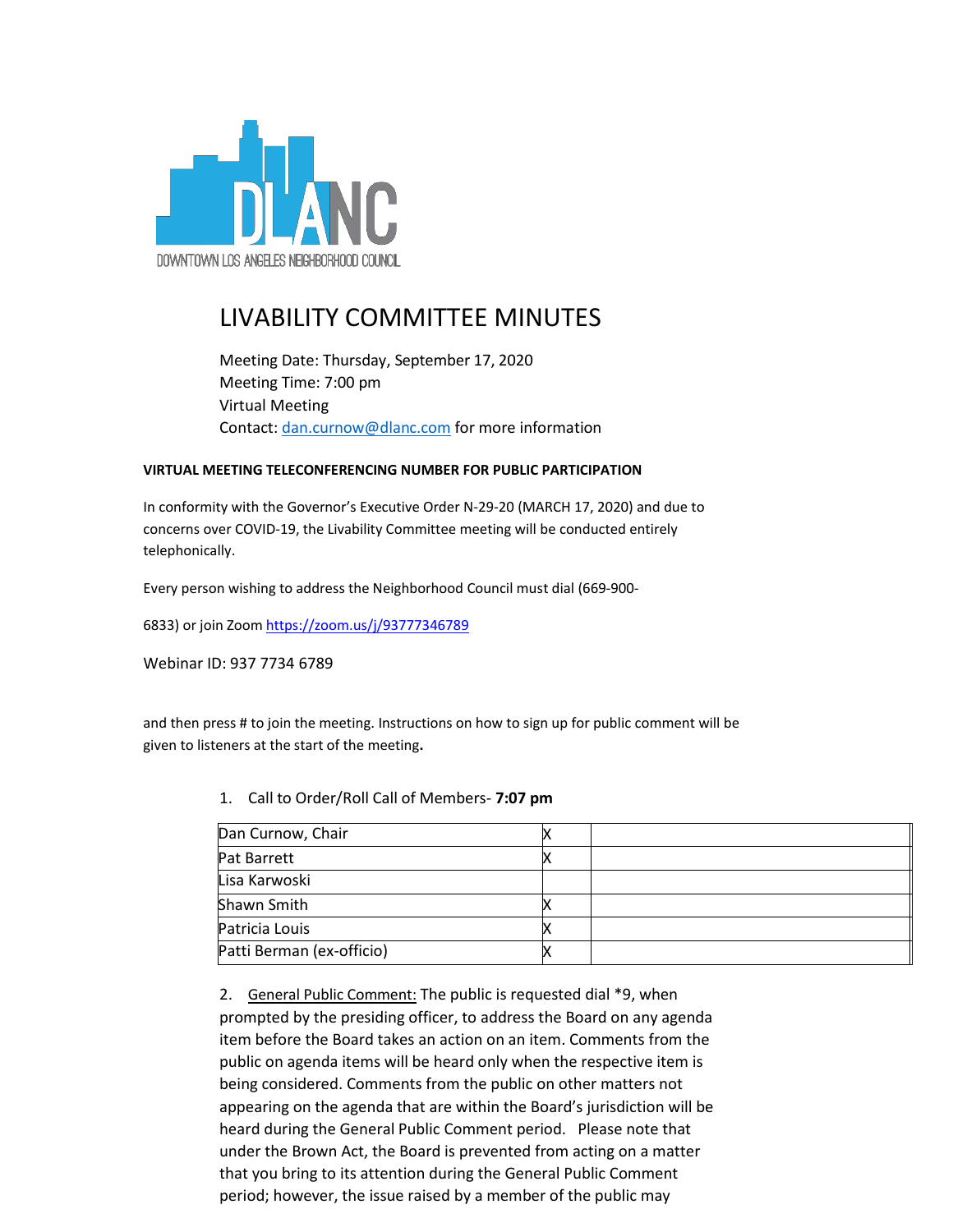become the subject of a future Board meeting. Public comments are limited to two minutes per speaker with a total time of ten minutes. (The chair, depending on number of speakers and time considerations, may change these parameters.)

3. Approval of August minutes. **Barrett moved for approval. Louis seconded. All members voted in favor with one abstention (Berman). The August minutes were approved.**

4. Old Business

- a. Neighborhood Purpose Grant for South Park BID for trash cans. Presentation by Pat Barrett. **Barrett hopes to have information for the next meeting.**
- b. Covid-19 Signage for Re-opening Businesses and Service Announcement. **Curnow moved that three bids for this signage be passed to the DLANC Treasurer for review with an amount not to exceed \$1450. Smith seconded. All committee members vote in favor. The motion passed.**

c. Angels Knoll Park (NW corner of 4th and Hill). **No action and removing from future agendas**

- 5. Continuing Business
	- a. Chair updates on public safety issues.
	- b. Emergency Preparedness and Public Works update by Reeyan Raynes.
	- c. Updates from Working Groups / Ad Hoc Committees:
		- i. Dog/Green Space Work Group Pat Barrett. **Work Group's efforts complete and group is dissolved.**
		- ii. Safety Ad Hoc Committee **Shawn Smith. Smith and Louis will continue work on a draft letter re: increased crime in DTLA and present at the next meeting.**
		- iii. Transportation Working Group Lisa Karwoski. **Work group dissolved due to committee member (Karwoski) resignation from Livability Committee.**
		- iv. Health Ad Hoc Committee- Patricia Louis.
- d. Legislative Report action.
- 6. New Business
	- **a.** Status report on Level by Pat Barrett. **Barrett to bring back next month.**
	- **b.** Hardcore Fitness report by Pat Barrett. **Smith and Barrett to provide update next month.**

7. General Public Comment: The public is requested dial \*9, when prompted by the presiding officer, to address the Board on any agenda item before the Board takes an action on an item. Comments from the public on agenda items will be heard only when